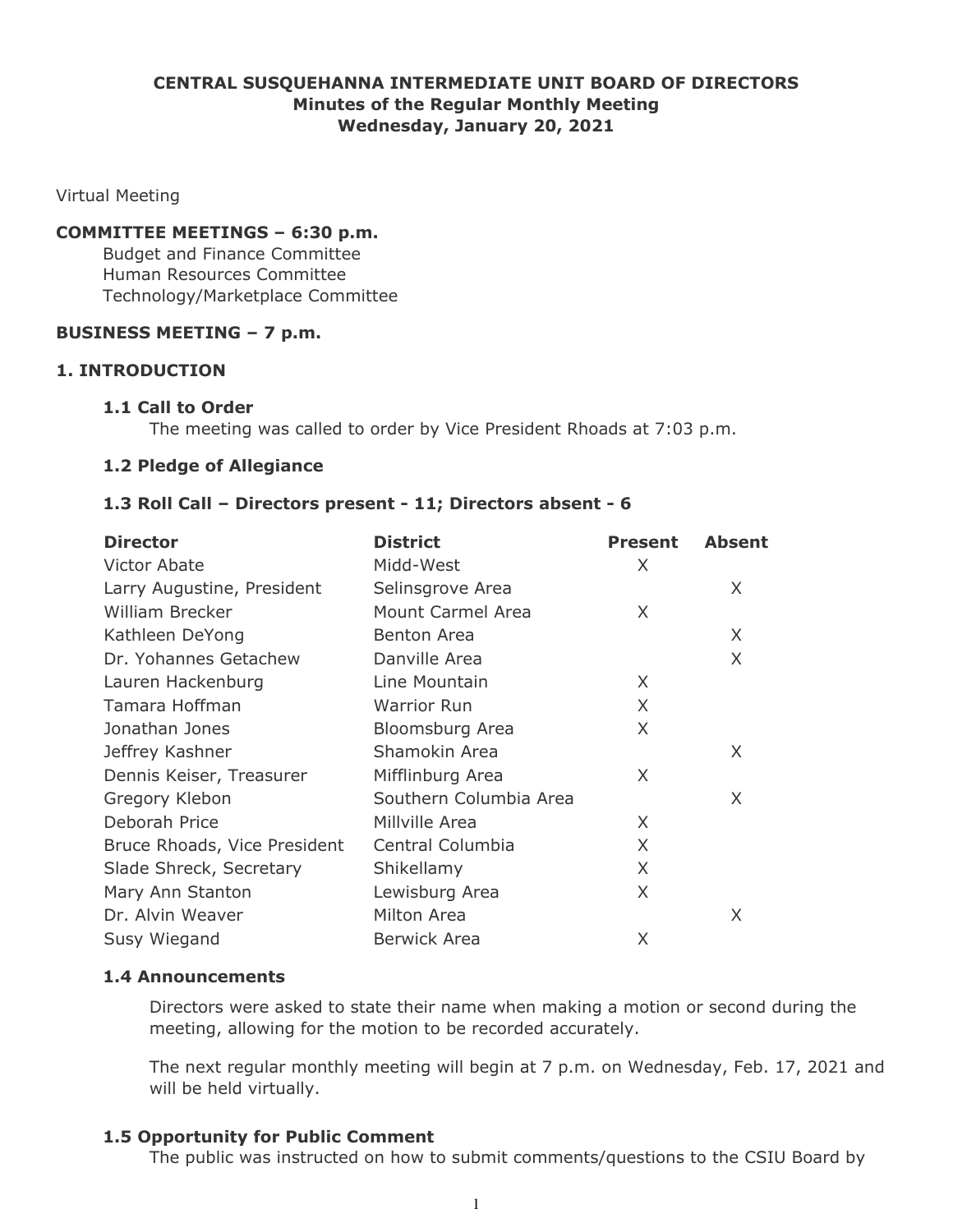sending an email to AsktheBoard@CSIU.org prior to the start of the meeting. The meeting moderator was responsible for collecting all emails and will share with the Board at this time.

## **1.6 Approval of Minutes (Attachment)**

Motion to approve the minutes of the CSIU Board of Directors meeting held on Wednesday, Dec. 16, 2020 with the following changes:

## **HUMAN RESOURCES COMMITTEE**

## **5.2 Part-Time Employees**

Change in start date for **Jenna L. Snavely**, from Dec. 17, 2020 to Dec. 21, 2020

## **EDUCATIONAL PROGRAM MATTERS**

## **10.2 Geisinger Medical Center Nursing Assistant Residency Program (NARP) Memorandum of Understanding**

Correction to effective dates, from Jan. 1, 2021 through Dec. 31, 2022, to Jan. 1, 2021 through Dec. 31, 2021

Motion to approve the minutes of the meeting held on Wednesday, Dec. 16, 2020 as presented.

Motion by Slade Shreck, second by Dennis Keiser.

Final Resolution: Motion passed unanimously.

Yes: Victor Abate, William Brecker, Lauren Hackenburg, Tamara Hoffman, Jonathan Jones, Dennis Keiser, Deborah Price, Bruce Rhoads, Slade Shreck, Mary Ann Stanton, Susy Wiegand

## **1.7 CSIU Staff and Others in Attendance**

Dr. Bernadette Boerckel, Chief Outreach Officer John Brenchley, Chief Innovation Officer Robert Carmo, Statewide Network and Information Technology Project Manager Kenneth Erb, Manager of Buildings and Grounds Kevin Kilgus, Director of Financial Services Dr. John Kurelja, Assistant Executive Director Terri Locke, Director of Special Education and Alternative Placement Dr. Molly Nied, Chief Academic Officer Dr. Shileste Overton-Morris, Chief Programs Officer Amy Pfleegor, Executive Office Manager/Board Recording Secretary Eric Shearer, Telecommunications Technology Network Coordinator Dr. Kevin Singer, Executive Director Brian Snyder, Chief Financial and Operations Officer Jennifer Williams, Director of Special Education and Early Childhood Services

# **1.8 Spotlight Segment – The Marketplace Group**

**John Brenchley**, chief innovation officer, shared a video with directors showcasing the Marketplace Group at the CSIU. Mr. Brenchley highlighted the innovative and entrepreneurial products and the people that fuel the CSIU, which has allowed service to the region and state as an educational service agency for 50 years.

## **2. BOARD GOVERNANCE**

None.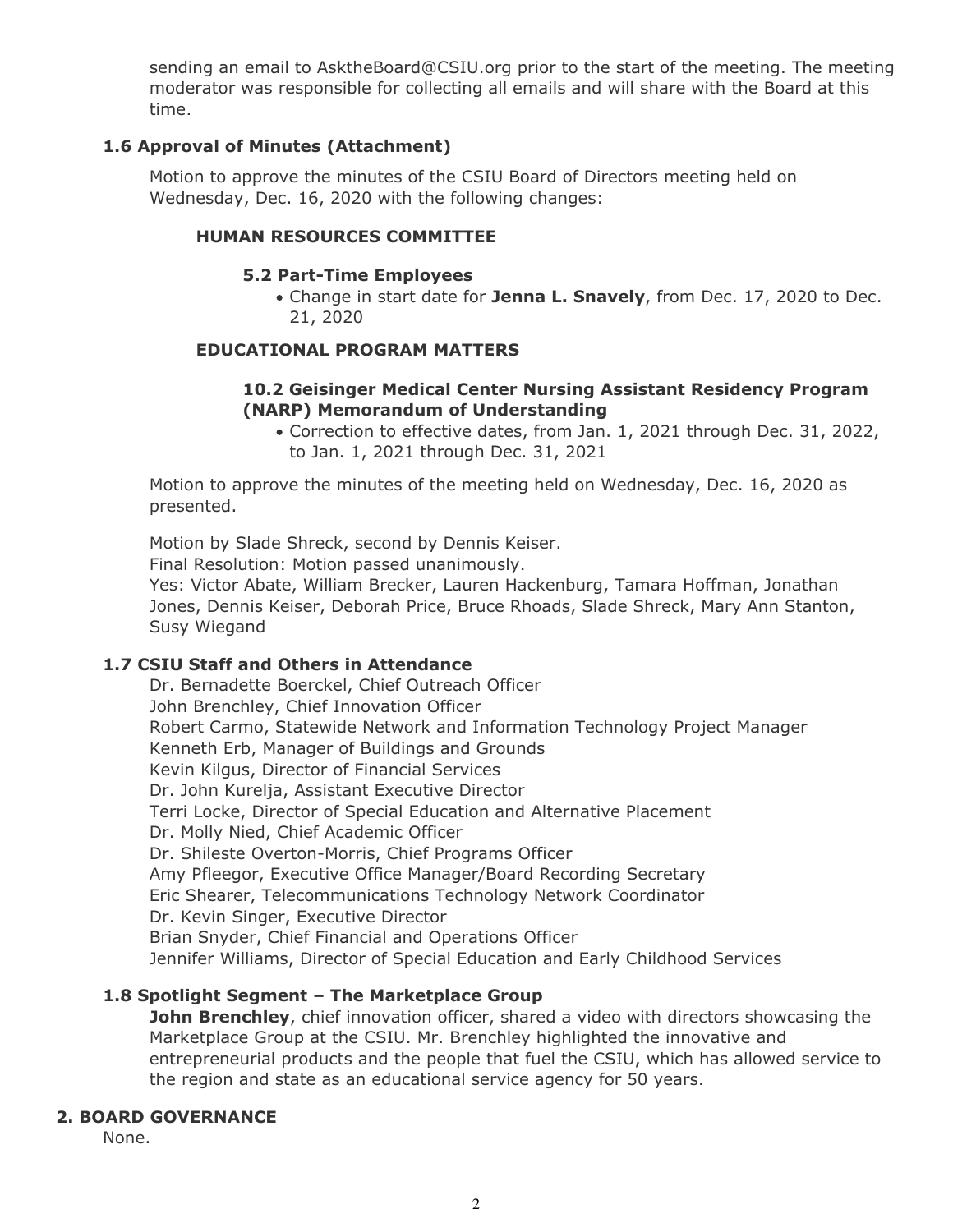## **3. BUDGET AND FINANCE COMMITTEE – Tamara Hoffman, Chair; William Brecker and Deborah Price, Committee Members**

## **3.1 Monthly Financial Statements for December 2020 (Attachments)**

Directors are asked to approve the following December 2020 financial statements:

- Financial Report;
- Program Balance Sheet; and
- General Fund Accounting Payment Summary. Funds for payment are available in program budgets.

Motion to approve monthly financial statements for December 2020 as presented.

Motion by Tamara Hoffman, second by Dennis Keiser.

Final Resolution: Motion passed unanimously.

Yes: Victor Abate, William Brecker, Lauren Hackenburg, Tamara Hoffman, Jonathan Jones, Dennis Keiser, Deborah Price, Bruce Rhoads, Slade Shreck, Mary Ann Stanton, Susy Wiegand

## **3.2 CSIU Revised 2020-21 and Proposed 2021-22 General Operating Budget (GOB) (Attachment)**

**Kevin Kilgus**, director of financial services, presented the proposed 2021-22 CSIU General Operating Budget for director's consideration. Mr. Kilgus reported that costs were based on salary and benefit information for the guest teacher, incarcerated youth and alternative placement programs. He also mentioned that approval of the CSIU's Preliminary 2021-22 CSIU General Operating Budget (GOB) will not obligate any district to purchase CSIU programs and services for 2021-22.

Administration recommends approval of the Revised 2020-21 General Operating Budget (GOB) totaling \$682,368, and the Proposed 2021-22 GOB of \$702,660, as presented.

Pending initial approval by the CSIU Board, the Proposed GOB will be released to member-district boards of directors for their consideration Feb. 1 through April 7. Upon approval by a majority of member-district boards of directors, the GOB will be presented to CSIU directors for final adoption prior to the April deadline.

Motion to approve the CSIU Revised 2020-21 and Proposed 2021-22 General Operating Budgets as presented.

Motion by Tamara Hoffman, second by Dennis Keiser.

Final Resolution: Motion passed unanimously.

Yes: Victor Abate, William Brecker, Lauren Hackenburg, Tamara Hoffman, Jonathan Jones, Dennis Keiser, Deborah Price, Bruce Rhoads, Slade Shreck, Mary Ann Stanton, Susy Wiegand

# **4. TECHNOLOGY/MARKETPLACE COMMITTEE – Bruce Rhoads, Chair; Jonathan Jones and Jeffrey Kashner, Committee Members**

# **4.1 Pennsylvania Trust Support Services Agreement**

The CSIU serves as the administrative agent for Pennsylvania Trust (PA Trust), a coalition of regional school employees' health trusts. Administration recommends the renewal of the annual Support Services Agreement at a cost of 40 cents per employee per month, effective July 1, 2020 through June 30, 2021.

Motion to approve the annual Support Services Agreement with Pennsylvania Trust as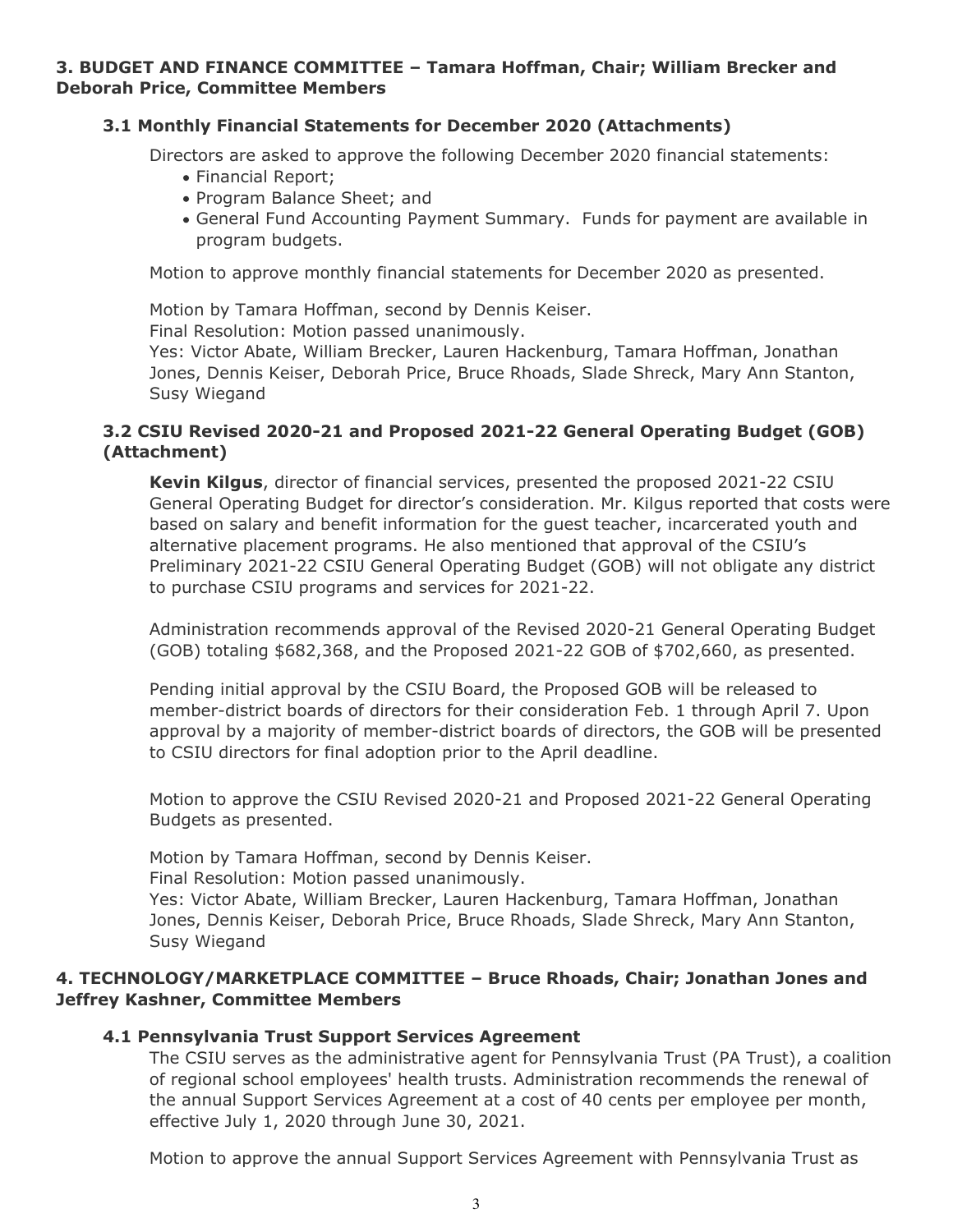presented.

Motion by Jonathan Jones, second by Dennis Keiser.

Final Resolution: Motion passed unanimously.

Yes: Victor Abate, William Brecker, Lauren Hackenburg, Tamara Hoffman, Jonathan Jones, Dennis Keiser, Deborah Price, Bruce Rhoads, Slade Shreck, Mary Ann Stanton, Susy Wiegand

# **4.2 Purchase of Servers and Storage Units (Attachments)**

Administration recommends approval to purchase, using the PEPPM contract, four PowerEdge R640 servers from Winslow Technology Group, Waltham, Mass. at a cost not to exceed \$100,000 and compatible storage from CDW-G, Vernon Hills, Ill. at a cost not to exceed \$41,000. This equipment is needed to support new clients using the CSIU's document storage solution, SCView, as well as the continuation of centralizing multiple tech silos into safer, more efficient clusters. Funds for these purchases are available in the capital reserve budget.

Motion to approve the purchase of four servers and related storage as presented.

Motion by Jonathan Jones, second by Dennis Keiser.

Final Resolution: Motion passed unanimously.

Yes: Victor Abate, William Brecker, Lauren Hackenburg, Tamara Hoffman, Jonathan Jones, Dennis Keiser, Deborah Price, Bruce Rhoads, Slade Shreck, Mary Ann Stanton, Susy Wiegand

# **5. HUMAN RESOURCES COMMITTEE – Dennis Keiser, Chair; Larry Augustine and Mary Ann Stanton, Committee Members**

# **5.1 Full-Time Personnel**

# **New Employee – Instructional Staff**

**Lindsey E. Hartman**, New Cumberland, received a master's degree from Pennsylvania State University, University Park. She has been employed as a speech therapist with Capital Area Intermediate Unit, Enola. Ms. Hartman is recommended as a **speech therapist** at the master's step 1 classification, effective March 22, 2021 at an annual salary of \$50,269, according to the terms of the current Collective Bargaining Agreement (contingent upon receipt of required clearances). Funds for this replacement position are available in the Early Intervention budget.

# **Position Transfers**

- **Ashlee R. Bower**, from practical nursing program instructor at a current annual salary of \$64,500 to **practical nursing program instructor/nursing assistant educator supervisor**, at an annual salary of \$69,000, effective Jan. 21, 2021
- **Nichole A. Harer**, from career counselor specialist at a current hourly rate of \$18.51 (\$36,094.50 annually) to **career and operations coordinator**, at an hourly rate of \$20.88 (\$40,716 annually), effective Jan. 21, 2021
- **Kerri S. Kubalak**, from workforce academic specialist at a current hourly rate of \$20.73 (\$40,423.50 annually) to **Direct Care Worker (DCW) Heroes program manager,** at an annual salary of \$53,000, effective Jan. 21, 2021

**Title Changes**

- **Will M. Christensen**, from WATCH Project career coordinator to **workforce career coordinator**, effective Jan. 21, 2021
- **Tammie L. Confair**, from WATCH Project operations coordinator to **workforce operations coordinator**, effective Jan. 21, 2021
- **Christine D. Hornberger**, from WATCH Project career coordinator to **workforce**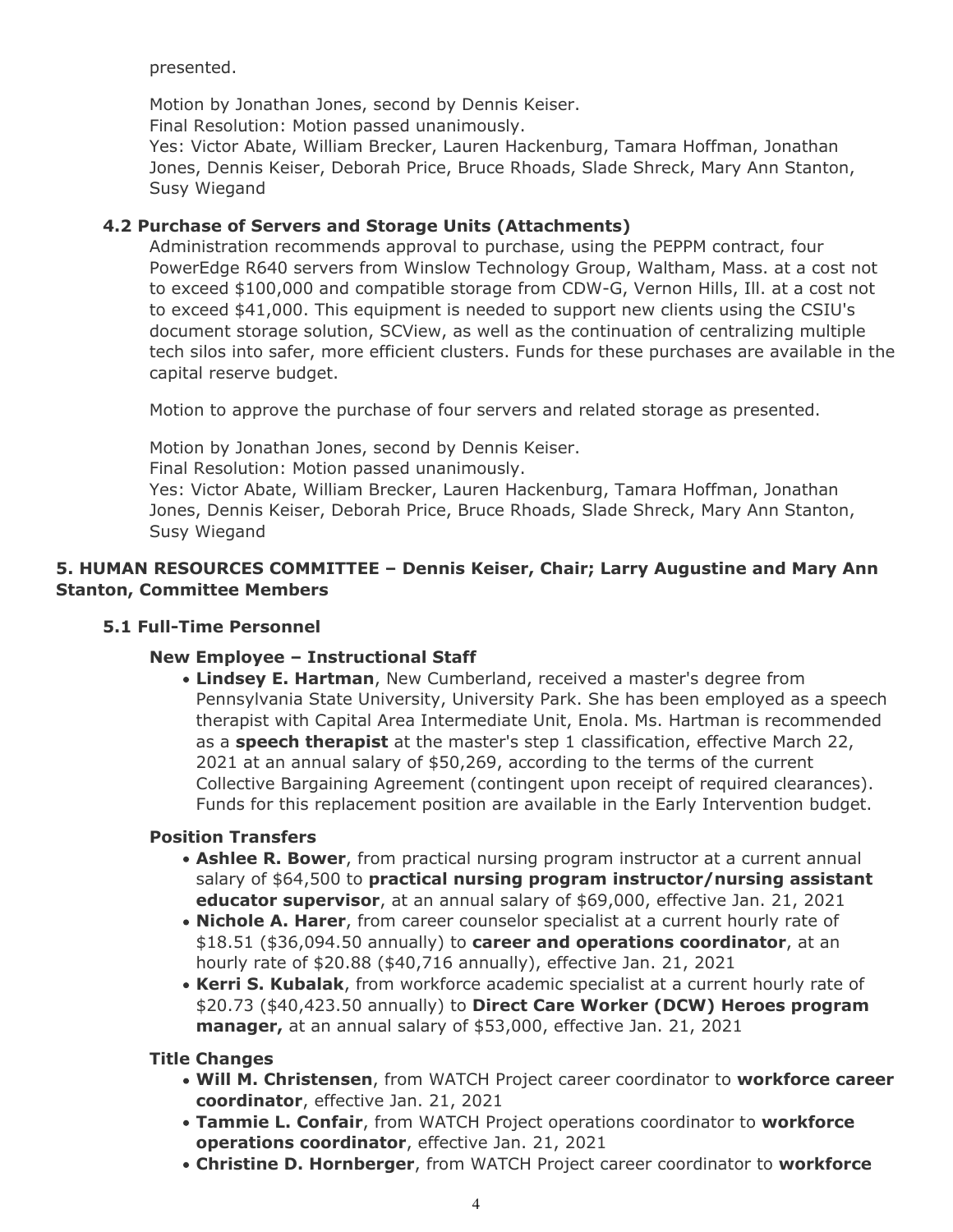**career coordinator**, effective Jan. 21, 2021

- **Ann G. Miller**, from WATCH Project supervisor to **workforce supervisor**, effective Jan. 21, 2021
- **Stacey A. Snyder**, from WATCH Project career coordinator to **workforce career coordinator**, effective Jan. 21, 2021
- **Kristy M. Sones**, from WATCH Project career coordinator to **workforce career coordinator**, effective Jan. 21, 2021

## **Resignations**

- **Abby R. Ogurcak**, speech therapist, effective Jan. 29, 2021
- **Marca L. O'Hargan**, career and operations coordinator, effective Jan. 15, 2021
- **Thomas F. Robel**, retiring as grant development and special projects manager, effective July 6, 2021

\*Please note that effective date listed above is the last paid working day.

Motion to approve full-time personnel recommendations as presented.

Motion by Dennis Keiser, second by Victor Abate.

Final Resolution: Motion passed unanimously.

Yes: Victor Abate, William Brecker, Lauren Hackenburg, Tamara Hoffman, Jonathan Jones, Dennis Keiser, Deborah Price, Bruce Rhoads, Slade Shreck, Mary Ann Stanton, Susy Wiegand

# **6. BUILDINGS AND GROUNDS COMMITTEE – William Brecker, Chair; Jeffrey Kashner and Bruce Rhoads, Committee Members**

No report.

#### **7. POLICY COMMITTEE – Bruce Rhoads, Chair; Larry Augustine and Slade Shreck, Committee Members**

No report.

## **8. UNFINISHED BUSINESS**

None.

## **9. NEW BUSINESS**

None.

## **10. EDUCATIONAL PROGRAM MATTERS**

## **10.1 Settlement Agreement (Attachment)**

Administration and CSIU legal counsel recommend approval of a settlement agreement concerning a child evaluated for Early Intervention services. The terms of the written settlement agreement include compensatory education and reimbursement of attorney's fees.

Motion to approve a settlement agreement as presented.

Motion by Deborah Price, second by Victor Abate. Final Resolution: Motion passed unanimously. Yes: Victor Abate, William Brecker, Lauren Hackenburg, Tamara Hoffman, Jonathan Jones, Dennis Keiser, Deborah Price, Bruce Rhoads, Slade Shreck, Mary Ann Stanton, Susy Wiegand

## **10.2 Northumberland Area Head Start and Early Head Start (Attachment)**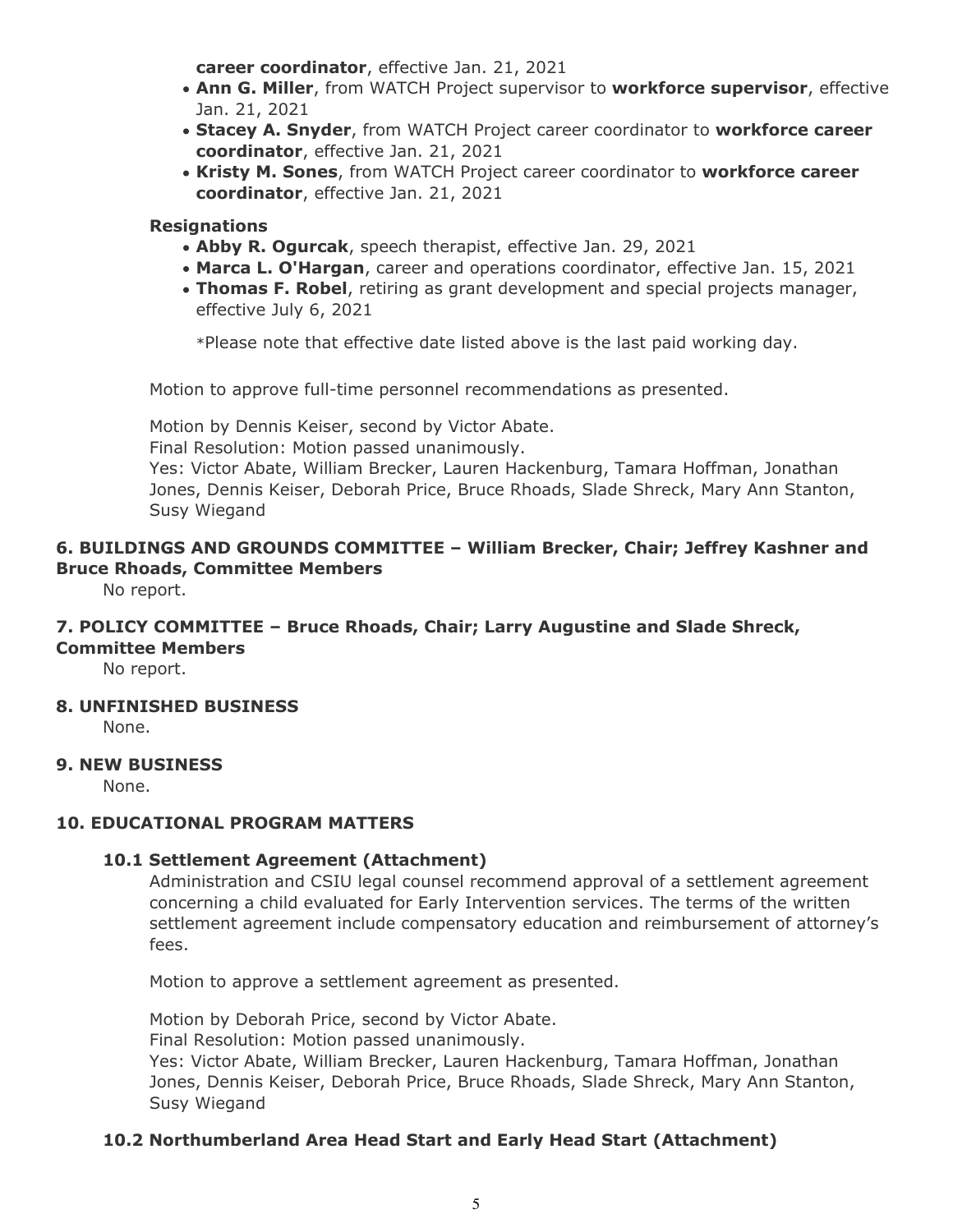According to federal regulations, the CSIU Board of Directors is the governing body of the CSIU's Head Start programs; therefore, the following item is presented for approval:

Head Start/Early Head Start monthly enrollment, meal distribution, credit card expenses and monitoring data for November 2020

Motion to approve the Head Start/Early Head Start item as presented.

Motion by Lauren Hackenburg, second by Victor Abate. Final Resolution: Motion passed unanimously. Yes: Victor Abate, William Brecker, Lauren Hackenburg, Tamara Hoffman, Jonathan Jones, Dennis Keiser, Deborah Price, Bruce Rhoads, Slade Shreck, Mary Ann Stanton, Susy Wiegand

## **11. ADMINISTRATIVE MATTERS**

None.

## **12. ADMINISTRATIVE REPORTS**

#### **12.1 Executive Leadership - Dr. Kevin Singer, Executive Director**

#### **13. ADJOURNMENT**

#### **13.1 Adjourn Meeting**

Vice President Rhoads adjourned the meeting at 7:32 p.m.

#### **Respectfully submitted,**

**Slade Shreck Board Secretary**

**Amy Pfleegor Board Recording Secretary**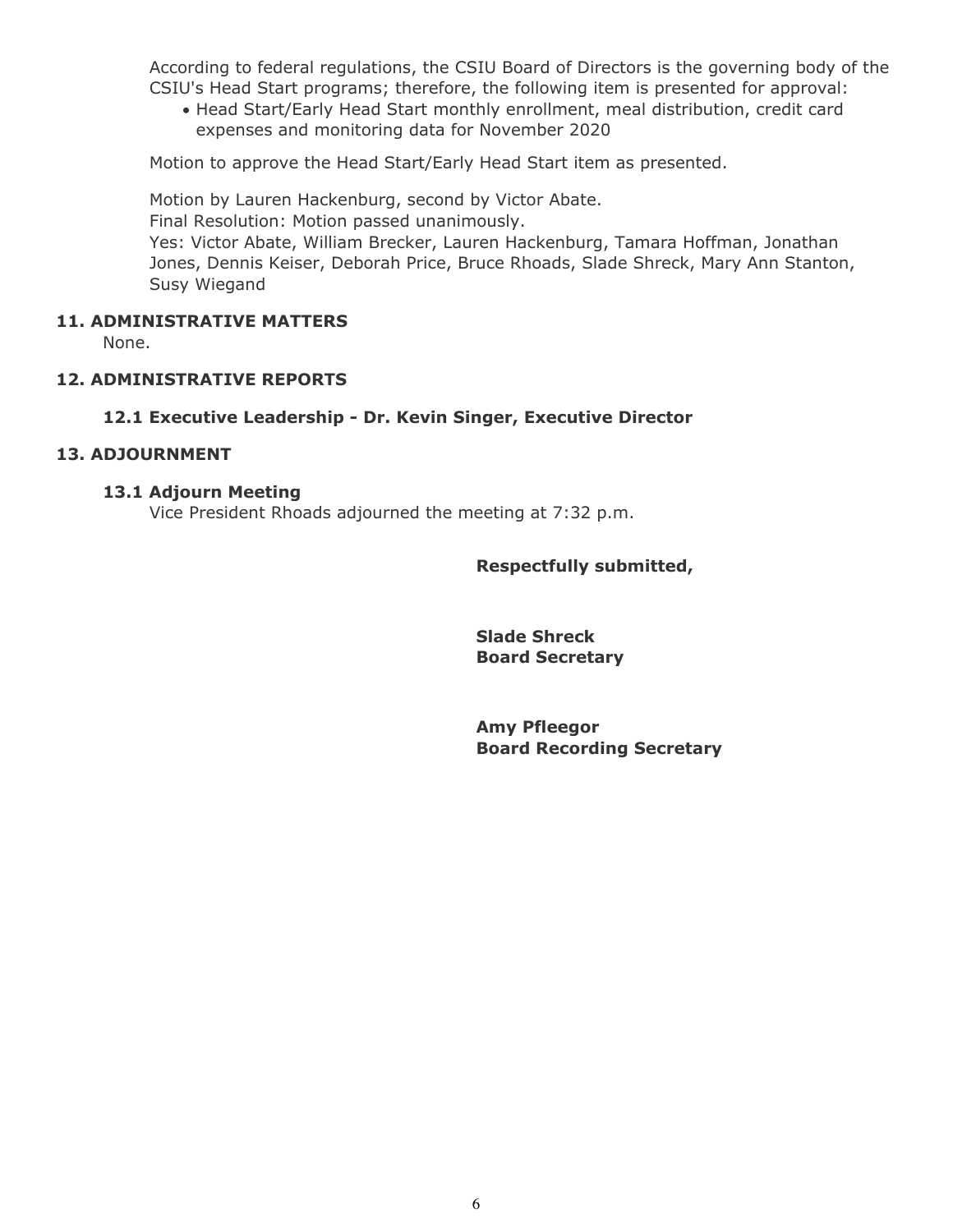## **14. INFORMATION ONLY**

## **14.1 Leadership Susquehanna Valley (Attachment)**

Leadership Susquehanna Valley (LSV) has announced that the CSIU is among one of the first businesses to be recognized in the LSV "Hall of Fame." This program recognizes businesses who have gone above and beyond in support of Leadership Susquehanna Valley by consistently sponsoring their program, entrusting CSIU employees to their training and offering CSIU staff time in support of their volunteer efforts. This recognition will be shared in LSV's social media, website and other various LSV communication platforms.

## **14.2 Human Resources – Staff Leaves of Absences**

## **Paid Leave of Absence**

**Winifred A. Black**, Pennsylvania Statewide Afterschool/Youth Development Network (PSAYDN) STEM coordinator, effective Feb. 2, 2021 to Feb. 28, 2021

## **Return from Paid Leaves of Absence**

- **Winifred A. Black**, Pennsylvania Statewide Afterschool/Youth Development Network (PSAYDN) STEM coordinator, effective Jan. 5, 2021
- **Sara C. Heimbach**, Head Start assistant instructor, effective Jan. 4, 2021
- **Donna F. Walter**, 21st Century Community Learning Centers operations and data coordinator, effective Dec. 7, 2020

## **14.3 Human Resources – Completion of New Employee Probationary Period**

The following staff members have completed their new employee probationary period:

- **Nicole E. Brungard**, workforce outreach specialist, effective Dec. 17, 2020
- **Jeffrey J. Herrold**, PIMS client support specialist I, effective Jan. 4, 2021
- **Matthew S. Roslevich**, technical support specialist, effective Dec. 23, 2020

## **14.4 Public Surplus – Online Auction**

The following items will be included on the next CSIU online auction, using the Public Surplus auction service for public and educational agencies:

# **Office equipment and furniture**

- (1) Two-drawer file cabinet black
- (1) Two-drawer file cabinet black
- (1) Three-drawer lateral file cabinet black
- (1) Four-drawer file cabinet brown
- (1) Four-drawer file cabinet tan
- (1) Rolling chair with no arms black
- (1) Rolling leather chair black
- (1) Rolling chair with arms maroon
- (1) Rolling chair with arms red
- (1) Rolling chair with arms multi-color
- (1) Metal 3' cabinet
- (1) Corporate Express paper shredder
- (1) HP LaserJet color printer (CP2025)
- (1) HP 2035 LaserJet printer
- (1) Metal 3-shelf short cabinet
- (1) Short end table
- $(1)$  31" w X 42" d desk white
- (1) Desk chair black
- (1) Desk chair with arms red